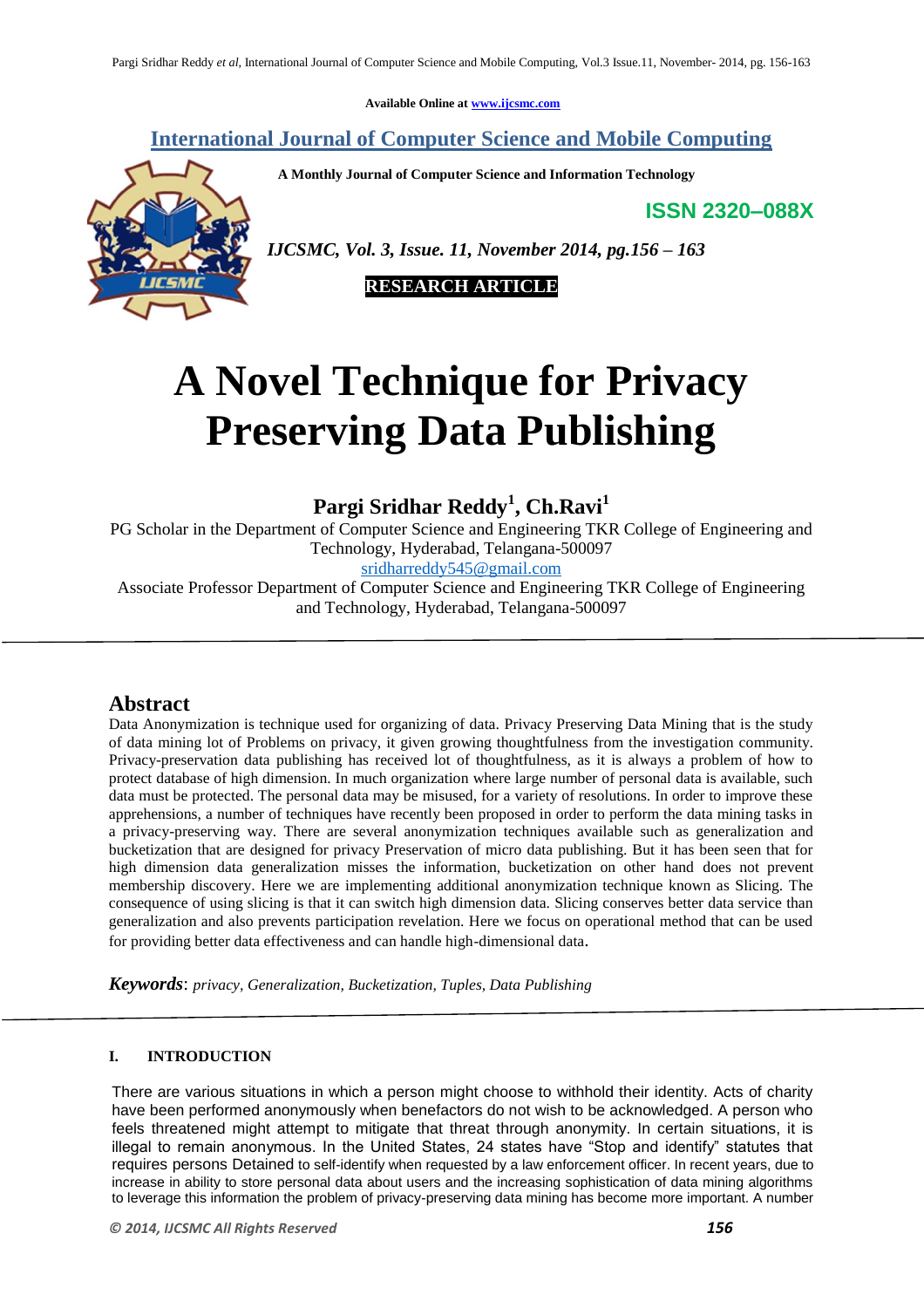of anonymization techniques have been investigated in order to perform privacy-preserving data mining. Data anonymization technique for privacy-preserving data publishing has received a lot of attention in recent years. Detailed data (also called as micro data) contains information about a person, a household or an association. Most popular anonymization techniques are *Generalization and Bucketization.* There are number of attributes in each record which can be categorized as 1) *Identifiers* such as *Name or Social Security Number* are the attributes that can be uniquely identify the individuals. 2) some attributes may be Sensitive Attributes(SAs) such as *disease* and *salary* and 3) some may be Quasi-Identifiers (QI) such as *zip code*, *age*, and *sex* whose values, when taken together, can potentially identify an individual.

## **II. Related Work**

Anonymity is the condition of having one"s name or identity unknown or concealed. It serves valuable social resolutions and empowers individuals as against institutions by limiting surveillance, but it is also used by wrong doers to hide their actions or avoid accountability the ability to allow anonymous access to services, which avoid tracking of user's personal information and user behavior such as user location, frequency of a service usage, and so on. If someone sends a file, there may be information on the file that leaves a trail to the sender. The sender's information may be traced from the data logged after the file is sent.

#### **2.1. Anonymity vs. security**

Anonymity is a very powerful technique for protecting privacy. The decentralized and stateless design of the Internet is particularly suitable for anonymous behavior. Although anonymous actions can ensure privacy, they should not be used as the sole means for ensuring privacy as they also allow for harmful activities, such as spamming, slander, and harmful attacks without fear of reprisal. Security dictates that one should be able to detect and catch individuals conducting illegal behavior, such as hacking, conspiring for terrorist acts, and conducting fraud. Legitimate needs for privacy should be allowed, but the ability to conduct harmful anonymous behavior without responsibility and repercussions in the name of privacy should not.

### *2.2* **Anonymity vs. Privacy**

Privacy and anonymity are not the same. The distinction between privacy and anonymity is clearly seen in an information technology context. Privacy corresponds to being able to send an encrypted e-mail to another recipient. Anonymity corresponds to being able to send the contents of the e-mail in plain, easily readable form but without any information that enables a reader of the message to identify the person who wrote it. Privacy is important when the contents of a message are at issue, whereas anonymity is important when the identity of the author of a message is at issue.

### **III. Projected Work**

#### **Problem Statement**

Database privacy is a concept that is important to associations and private citizens alike. Privacy professionals also can protect storage systems against theft involving servers, hard drives, desktops and laptops. Associations should ensure that storage management interfaces and all database backups, whether on-site or off-site, maintain their integrity. If attacks on a database occur, it is an association's responsibility to take defensive measures. This might first entail the immediate classification of data according to importance. Then, encryption methods might be employed to help protect applications and data based on their sensitivity levels. Of course, the best method of protecting a database's privacy is prevention. One method of database privacy protection might include assessing a database regularly for exploits and signs that it has been compromised. If an association can detect exploits or indications of database compromising before the threat becomes real and unmanageable, the database might be able to be rectified with little and reversible damage.

#### **Objectives**

An important investigate problem is for handling high-dimensional data. As per the above, Privacy Preservation for high dimensional database is important. There are two popular data anonymization technique Generalization and Bucketization. These techniques are designed for privacy preserving micro data publishing. Our Proposed work includes a slicing technique which is better than generalization and bucketization for the high dimension data sets. Slicing preserves better data utility than generalization and can be used for participation disclosure protection.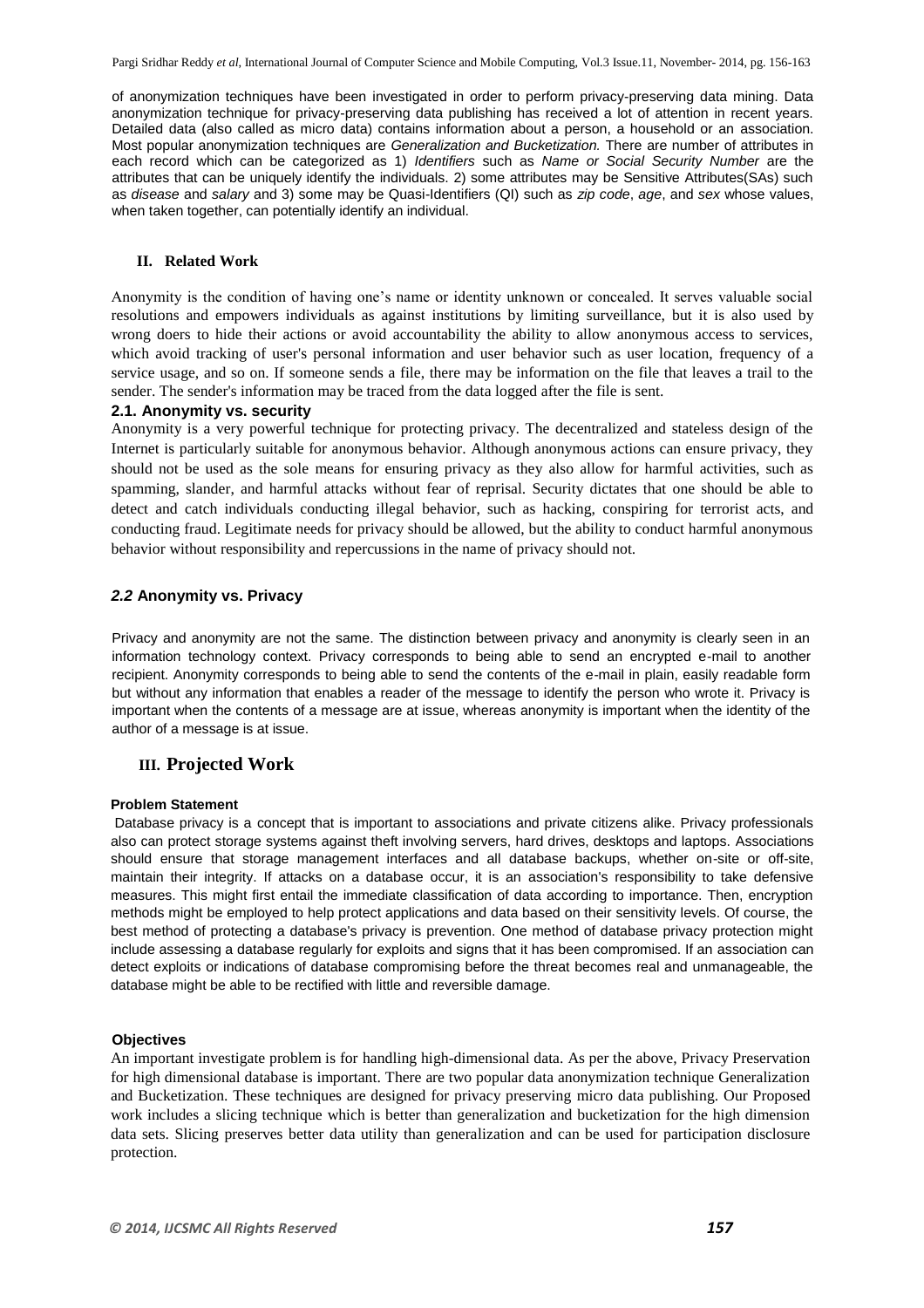Pargi Sridhar Reddy *et al*, International Journal of Computer Science and Mobile Computing, Vol.3 Issue.11, November- 2014, pg. 156-163

## **IV. SLICING ALGORITHMS**

Slicing first partitions attributes into columns. Each column contains a subset of attributes. This vertically partitions the table. Slicing also partition tuples into buckets. Each bucket contains a subset of tuples.

# **4.1 Attribute Partition and Columns**

An attribute partition consists of several subsets of A, such that each attribute belongs to exactly one subset. Each subset ofS attributes is called a column. Specifically, let there be columnsC1, C2. . . Cc, then  $\bigcup_{i=1}^{n} \bigcup_{i=1}^{n}$ . and for any  $1 \le i_1 \ne i_2 \le c$ , C  $i_1 \cap C_{i2} = \mathbb{C}^n$ . For simplicity of discussion, consider only one sensitive attribute S. If the data contain multiple sensitive attributes, one can either consider them separately or consider their joint distribution [25]. Exactly one of the c columns contains S. Without loss of generality, let the column that contains S be the last column Cc. This column is also called the *sensitive column*. All other columns {C1, C2,…..Cc-1} contain only QI attributes.

Our algorithm partitions attributes so that highly correlated attributes are in the same column. This is good for both utility and privacy. In terms of data utility, grouping highly correlated attributes preserves the correlations among those attributes. In terms of privacy, the association of uncorrelated attributes presents higher identification risks than the association of highly correlated attributes because the association of uncorrelated attributes values is much less frequent and thus more identifiable. Therefore, it is better to break the associations between uncorrelated attributes, in order to protect privacy. In this phase, first compute the correlations between pairs of attributes and then cluster attributes based on their correlations.

### **4.2Measures of Correlation**

Two widely used measures of association are Pearson correlation coefficient [5] and mean square contingency coefficient [5]. Pearson correlation coefficient is used for measuring correlations between two continuous attributes while mean-square contingency coefficient is a chi-square measure of correlation between two categorical attributes. Choose to use the mean-square contingency coefficient because most of our attributes are categorical. Given two attributes A1 and A2 with domains  $fv11$ ;  $v12$ ; ...;  $v1d1g$  and  $fv21$ ;  $v22$ ; ...;  $v2d2g$ , respectively. Their domain sizes are thus d1 and d2, respectively.

and the company of the company of

The mean-square contingency coefficient between A1 and A2 is defined as

$$
\phi^{2}(A_{1}, A_{2}) = \frac{1}{\min\{d_{1}, d_{2}\} - 1} \sum_{i=1}^{d_{1}} \sum_{j=1}^{d_{2}} \frac{(f_{ij} - f_{i}, f_{j})^{2}}{f_{i}f_{j}}.
$$

Here, *fi* and *fj* are the fraction of occurrences of v1i andv2j in the data, respectively. , *fi* and *fj* is the fraction of co-occurrences of  $v_{1i}$  and  $v_{2i}$  in the data.

### **4.3 Column Generalization**

In the second phase, tuples are generalized to satisfy some minimal frequency requirement. We want to point out that column generalization is not an indispensable phase in our algorithm. As shown by Xiao and Tao [34], bucketization provides the same level of privacy protection as generalization, with respect to attribute disclosure. Although column generalization is not a required phase, it can be useful in several aspects. First, column generalization may be required for identity/ participation disclosure protection. If a column value is unique in a column (i.e., the column value appears only once in the column), a tuple with this unique column value can only have one matching bucket. This is not good for privacy protection, as in the case of generalization/bucketization where each tuple can belong to only one equivalence-class/bucket. The main problem is that this unique column value can be identifying. In this case, it would be useful to apply column generalization to ensure that each column value appears with at least some frequency.

Second, when column generalization is applied, to achieve the same level of privacy against attribute disclosure, bucket sizes can be smaller. While column generalization may result in information loss, smaller bucket-sizes allow better data utility. Therefore, there is a trade-off between column generalization and tuple partitioning. The trade-off between column generalization and tuple partitioning is the subject of future work. Existing anonymization algorithms can be used for column generalization, e.g., Mondrian . The algorithms can be applied on the sub table containing only attributes in one column to ensure the anonymity requirement.

#### **4.4. Tuple Partitioning**

In the tuple partitioning phase, tuples are partitioned into buckets, no generalization is applied to the tuples. Fig. 1 gives the description of the tuple-partition algorithm. The algorithm maintains two data structures: 1) a queue of buckets Q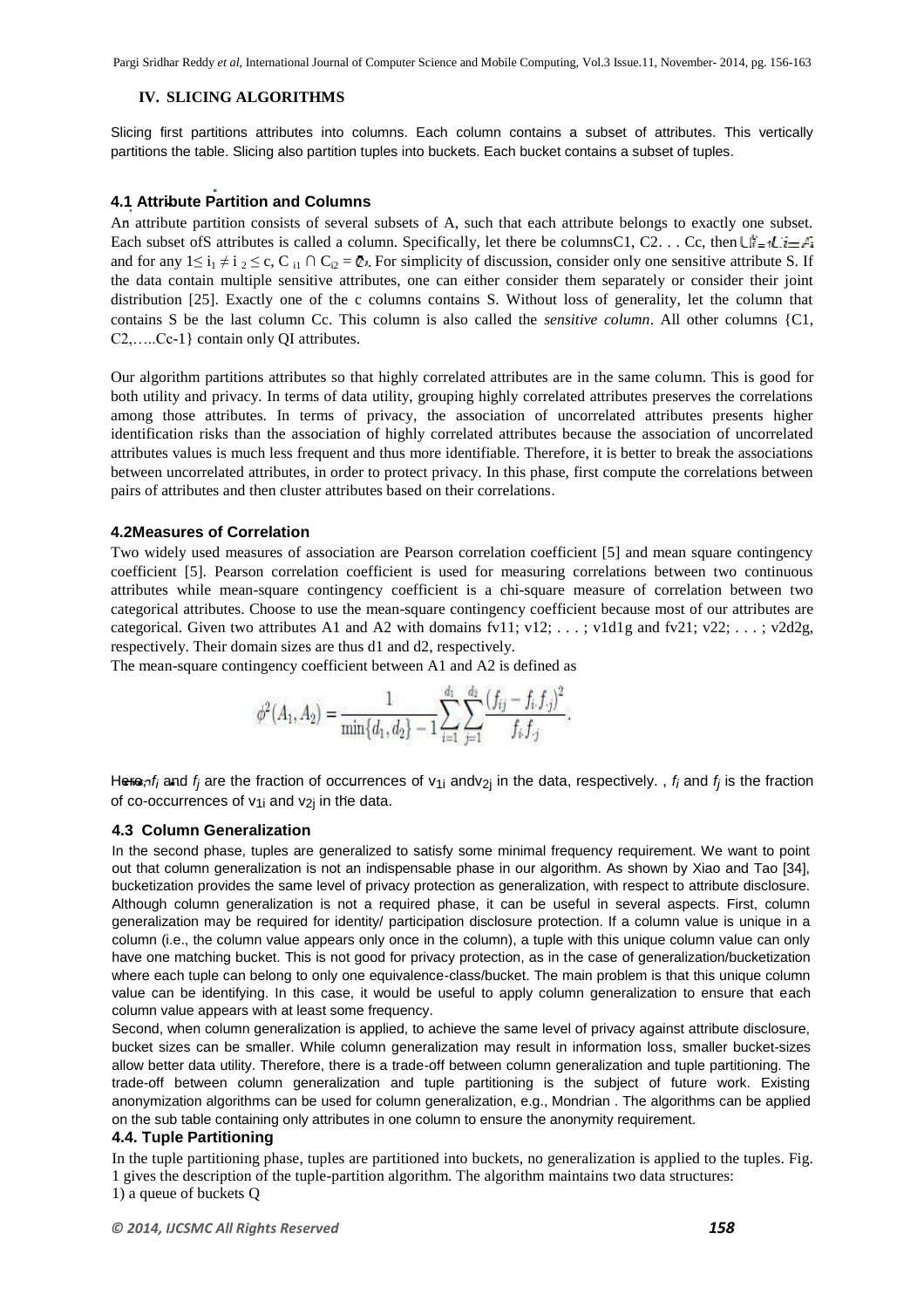Pargi Sridhar Reddy *et al*, International Journal of Computer Science and Mobile Computing, Vol.3 Issue.11, November- 2014, pg. 156-163

# 2) a set of sliced buckets SB.

Initially, Q contains only one bucket which includes all tuples and SB is empty. For each iteration, the algorithm removes a bucket from Q and splits the bucket into two buckets .If the sliced table after the split satisfies l-diversity, then the algorithm puts the two buckets at the end of the queue Q.Otherwise, we cannot split the bucket anymore and the algorithm puts the bucket into SB . When Q becomes empty, we have computed the sliced table. The set of sliced buckets is SB .The main partof the tuple-partition algorithm is to check whether a sliced table satisfies "*l*-diversity .

# **Algorithm tuple-partition (T, l )**

- 1. Q = {T}; SB =  $\sqrt{9}$ .
- 2. while Q is not empty
- 3. Remove the first Bucket B from Q; Q= Q -{B}.
- 4. Split B into two Buckets B1 and B2, as in Mondrian.
- 5. if **diversity-check** (T,Q LJ{B1,B2} LJ SB, **l**)
- 6.  $Q = Q$   $LI$  {B1,B2}.
- 7. else  $SB = SB$   $\cup \{B\}$ .
- 8. return SB.

# **Algorithm1. The tuple-partition algorithm.**

Fig. 2 gives a description of the diversity-check algorithm. For each tuple t, the algorithm maintains a list of statistics L[t] about t's matching buckets. Each element in the list L[t]contains statistics about one matching bucket B: the matching probability  $p(t,B)$  and the distribution of candidate sensitive values D(t,B)

# **Algorithm diversity-check(T,T\*,***l* **)**

- 1. for each tuple  $t \in T$ ,  $L[t] = \mathbb{C}r$ .
- 2. for each bucket B in T\*
- 3. record f(v) for each value v in bucket B.
- 4. for each tuple  $t \in T$
- 5. calculate  $p(t,B)$  and find  $(t,B)$ .
- 6. L[t]=L[t]  $\cup$  {(p(t,B), D(t,B))}.
- 7. for each tuple  $t \in T$
- 8. calculate  $p(t,s)$  for each based on  $L[t]$ .
- 9. if p(t,s) >1/*l* return false
- 10. return true.

# **Algorithm2 Algorithm diversity-check**

# **V. Experimental Results**

An important investigate problem is for handling high-dimensional data. As per the above, Privacy Preservation for high dimensional database is important. There are two popular data anonymization technique Generalization and Bucketization. These techniques are designed for privacy preserving micro data publishing. Our Proposed work includes a slicing technique which is better than generalization and bucketization for the high dimension data sets. Slicing preserves better data utility than generalization and can be used for participation disclosure protection. Existing data anonymization techniques can be classified in several dimensions.

# **1) Nature of data**

Techniques have been proposed for (a) tabular data, which represents information about entities (e.g., people), their quasi-identifiers (e.g., age, gender, zip code), and their sensitive information (e.g. salary, disease); (b) item set data, which represents transactional (or "market basket") data, associating people with the sets of items purchased in a transaction; and(c) graph data, which represents sensitive associations between entities (e.g., people in social networks).

# **2) Anonymization approaches**

Proposed anonymization techniques use a variety of approaches, including

- (a) Suppression, where information is removed from the data
- (b) Generalization, where information is coarsened into sets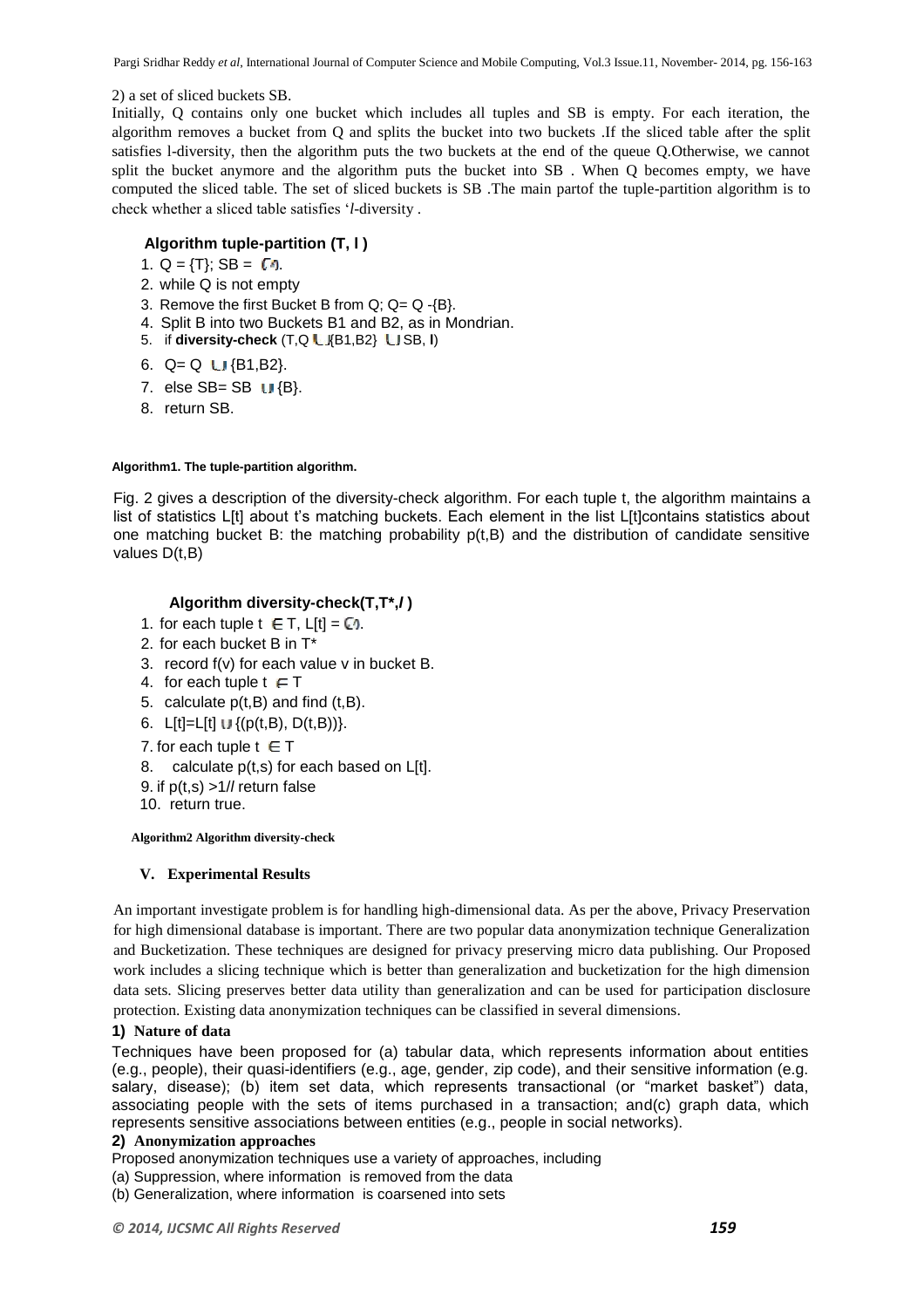(c) Perturbation, where noise is added to the data ; and

(d) Permutation, where sensitive associations between entities are swapped.

#### **3) Anonymization objectives**

Various privacy goals are achieved by ensuring the published data has certain properties, such as (a) kanonymity, where each individual in the database must be indistinguishable from k−1 others; (b) *l*-diversity, which seeks to ensure sufficient diversity in the sensitive information associated with individuals; and (c) other goals which aim to prevent certain inferences based on assumptions about knowledge held by an attacker.

The person must be aware of various data anonymization technique. Futher, they should also be aware of relational database, and how better privacy can be given to those records that are available in database tables.

Privacy for the database is becoming a huge problem. In many government and private associations, in Hospitals, various multinational companies, colleges etc. where there is large number of database available, privacy for such database should be maintained properly.Our implementation includes a large database of company known as Adventures Works. Its database includes tables such as Address table, Customer table, Customer Address table, Product, Product Description, Product Model table etc.

| CustomedD | NameStyle | Title | FirstName   | MiddleName  | LastName   | Suffix      | CompanyName           | SalesPerson                     | <b>EmailAddress</b>                                           | Phone                           | PasswordHash           | Passw                |
|-----------|-----------|-------|-------------|-------------|------------|-------------|-----------------------|---------------------------------|---------------------------------------------------------------|---------------------------------|------------------------|----------------------|
|           | False     | Mr.   | Orlando     | N.          | Gee        | NULL        | A Bike Store          | adventure-wor                   | orlando0@adve 245-555-0173                                    |                                 | L/RIwxzp4w7R.          | 1KptYs               |
|           | False     | Mr.   | Keith       | <b>NULL</b> | Harris     | <b>NULL</b> |                       | Progressive Spp., adventure-wor | keithD@advent., 170-555-0127                                  |                                 | YPdtRdvgeAhi6., fs1ZGh |                      |
|           | False     | Ms.   | Donna       | F.          | Carreras   | NULL        |                       | Advanced Bike  adventure-wor    | donna0@adven 279-555-0130                                     |                                 | LNoK27abGOo            | <b>VTNHS</b>         |
|           | False     | Mu    | Janet       | M.          | Gates      | NULL        |                       |                                 | Modular Cycle __ adventure-wor isnet1@advent 710-555-0173     |                                 | ElzTpSNbUW1U nm7D5     |                      |
|           | False.    | Mr.   | Lucy        | NULL        | Harrington | <b>NUEL</b> |                       |                                 | Metropolitan S., adventure-wor., lucy0@adventu., 828-555-0186 |                                 | KJaV15wsX3PG           | $-15811$             |
|           | False     | Mc    | Rosmarie    |             | Carroll    | <b>NULL</b> | Aerobic Exercit       | adventure-wor                   | rosmarie0@adv 244-555-0112                                    |                                 | OKT0scizCdlzv          | ihWf50               |
|           | False     | Mr.   | Dominic     | ₽.          | Gash       | NULL        | Associated Rikes      | adventure-wor                   | dominic0@adv., 192-555-0173                                   |                                 | ZccoP/iZGOm            | sPoUB!               |
|           | False     | Ms    | Kathleen    | M.          | Garza      | <b>NULL</b> | Rural Cycle Em        | adventure-wor                   | kathleen0@adv.,, 150-555-0127                                 |                                 | Qa3aMCxNbVL Ls05W.     |                      |
|           | False     | Ms.   | Katherine   | NULL        | Harding    | NULL        | Sharp Bikes           | adventure-wor                   | katherine0@ad., 926-555-0159                                  |                                 | uRlorVzDGNIIX          | ipHKbc               |
|           | False     | Mr.   | Johnny      | А.          | Caprio     | h.          | Bikes and Moto        | adventure-wor                   | johnny0@adve 112-555-0191                                     |                                 | aF9jBoFYeJTaE          | <b><i>w</i></b> VLnv |
|           | False     | Mr.   | Christopher |             | Beck       | h.          | Bulk Discount S       | adventure-wor                   |                                                               | christopher1@a 1 (11) 500 555-0 | sKt9daCzEEKW           | 8KFYX/c              |
|           | False     | Mr.   | David       |             | Liu        | NULL        | Catalog Store         | adventure wor                   | david20@adve                                                  | 440-555-0132                    | 61zeTkO+eBa8. c7Ttvv   |                      |
| 10        | False     | Mr.   | John        |             | Beaver     | NULL        | Center Cycle Sh       | adventure-wor                   | john8@advent                                                  | 521-555-0195                    | DzbqWX7B3EK5 zXNqtJ    |                      |
|           | False     | Ms.   | Jean:       | P.          | Handley    | NULL        | Central Discou        | adventure-wor                   | jean1@adventu 582-555-0113                                    |                                 | a1GVo3vExeNz           | uMode                |
|           | False     | NULL  | linghap     | NULL        | Liu        | NULL        | Chic Departme         | adventure-wor                   | inghaol@adve 928-555-0116                                     |                                 | IaDSAegK9mRil.         | p6eGa                |
| 22        | False     | Mc    | Linda       | ε           | Burnett    | NULL        | <b>Travel Systems</b> | adventure-wor                   | linda4@advent 171-555-0121                                    |                                 | 23AwhujCoXYS           | <b>SmylPi</b>        |
|           | False     | Mr.   | Kenm        | <b>NULL</b> | Hanif      | <b>NULL</b> | <b>Bike World</b>     | adventure-wor                   | kerim0@advent 216-555-0122                                    |                                 | d0WSjosAd7Y3           | 33q5cc               |
|           | Falce     | Me    | K'ander     | <b>MEEL</b> | Liss.      | Att # E     | Fasteida Damad        |                                 | Mith.222.300. topologith2nisasi sourcestrated a               |                                 | dToMOHKLoids ToZoll    |                      |

#### **Fig. 3(a): Figure shows the Table that containsDatabase of Customer Details**

Now, for such database we are providing privacy, that no customer or product information gets loss.

a) As we are slicing the database, so our database should be of very large size.

b) After proper installation, the records in database table are to be protected. First, the original table will not be shown to outer world. The original table will be with administrator, and the sliced data in which the field in the record get clubbed with some other field record, will be shown to outer world. This clubbing is based on Gold Code interleaved sequence. For this, check whether one of the Original table records are clubbed or not, so that Database security or privacy of Database is maintained.

(i) We first open the project which is named as Slicing Databases in Microsoft visual studio2010.

- (ii) At the time of execution, firstly the tables of the database are loaded.
- (iii) For slicing, **apply slicing ()** class is created, by which the data are sliced.
- (iv) A original DB Address table is present. Two slice of this original table has been created, one is

**DB Address slice 1** and another is **DB Address slice2.** Class Database Operation is created, and all the records are read by **(sqlReader.Read),** then in try catch all the fields of the database are entered like "Address ID", "AddressLine1", "AddressLine2", "City", "State Province" , "Country code" etc. All this information is added to slice table. In slice 1, DB Address slice1class is created, in which all the fields of that are present in slice 1 table, is entered. Like, "Address ID", "AddressLine1", "AddressLine2" , "City" are in slice 1. Now, for slice 2 another class is created DB Address slice 2 in which remaining fields of table are present. e.g. "State Province", "Country code" etc. In this way, original table field is sliced.

(v) Secondly, database table are sliced by using **Gold**

**Code Random Interleaved Sequence Algorithm.** Which "Generate a slicing pattern. Random class is generated, this class represents pseudo random number generator, i.e. a device that produce a sequence of number that meet certain statistical requirement of randomness.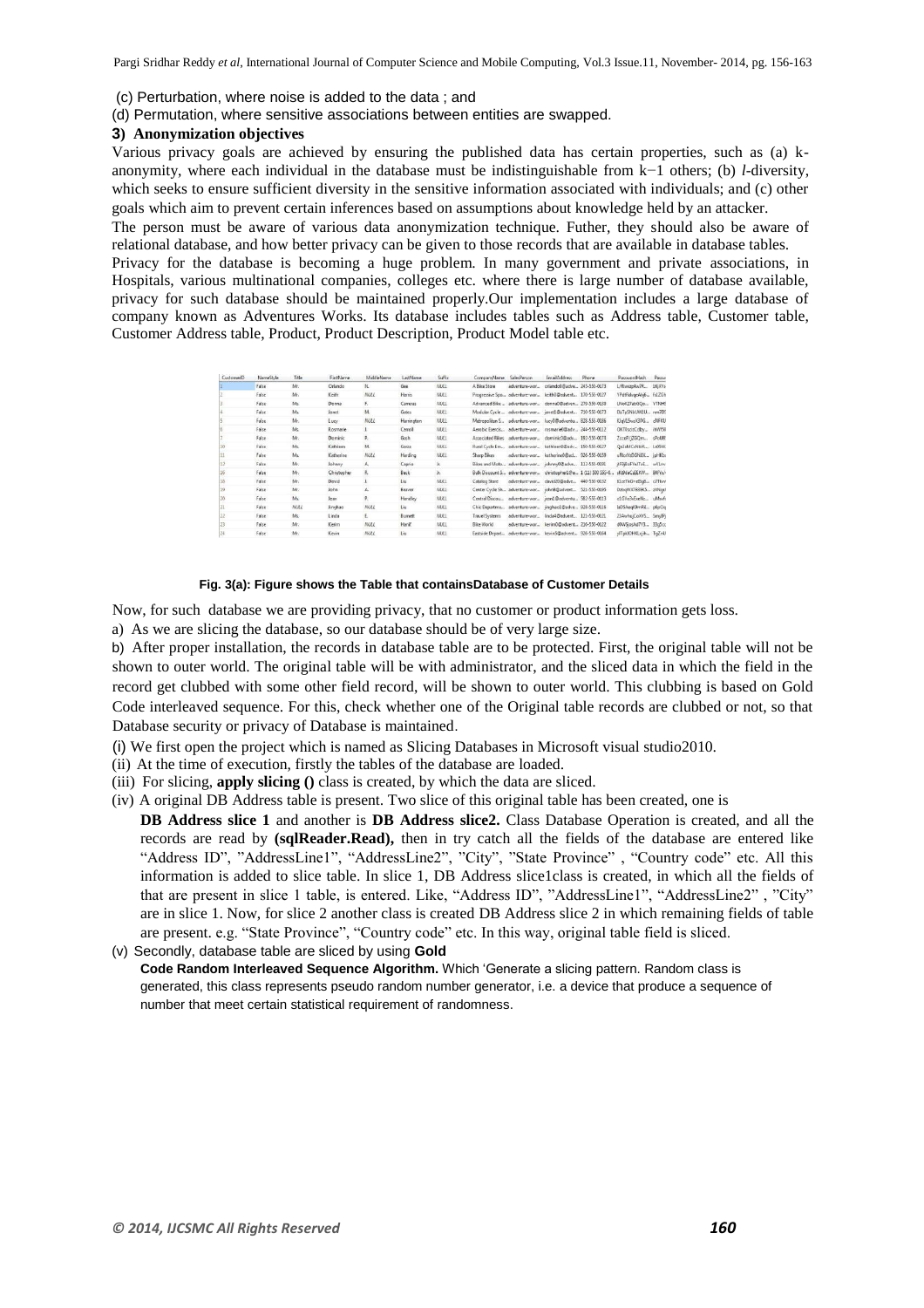

**Fig. 3(b): Figure shows the Slicing applied on Database of Customer Details**

Fig. 3(a) and Fig. 3(b) describe the database table of Customer details and apply slicing technique on it. This table consist large number of columns such as Customer ID, Name, Address, Email id, Phone Number etc. such a large tables which is having large number of columns and fields in it i. e. high dimensional database, such database with personal information must be maintained with some privacy technique. Our fields in original database is saved with protectly and to outer world the sliced database is shown. Fig.3(a) shows such high dimensional database and in Fig 3(b) it shows that on left side there is a Original Data and on right side there is a Sliced Data in first row four fields are same in original and sliced data but it gets changed after fourth field it shows "**Pamelo0**" in right side and "**garrett1**" on left side i.e. Sliced Data, fifth field is "**orlando0@adventurewoks.com**" on Original data and same field is sliced with "**bob1@adventure-works.com**". Likewise, many of the fields are changed by applying slicing technique.

The basic steps that are included are:

- **a.** Generate a pattern number
- **b.** Check if this number is already present in the pattern
- **c.** if present then create new number
- **d.** Add this to the list
- **e.** Slicing Pattern Generated!
- f. Slice 1 is from normal count, and Slice 2 is from Generated Pattern Count
- **g.** Now show both the data"s at the output

#### **VI. Conclusion**

The anonymization, can provide strong and robust privacy protection to individuals in published or shared databases without sacrificing much utility of the data. Anonymity is very powerful technique for protecting privacy. This paper presents a new approach for privacy preservation called Slicing. Slicing is promising technique for handling high-dimensional data. By using slicing for the large datasets, can help to hide the original data from real world, identity the records will be changed or removed and then shown to the real world. This makes database more protect and also keep data privacy. Our comparison proves that slicing is better than generalization and Bucketization. In comparison it has been shown that, for high dimension data generalization loses considerable amount of information. And Bucketization does not prevent participation disclosure.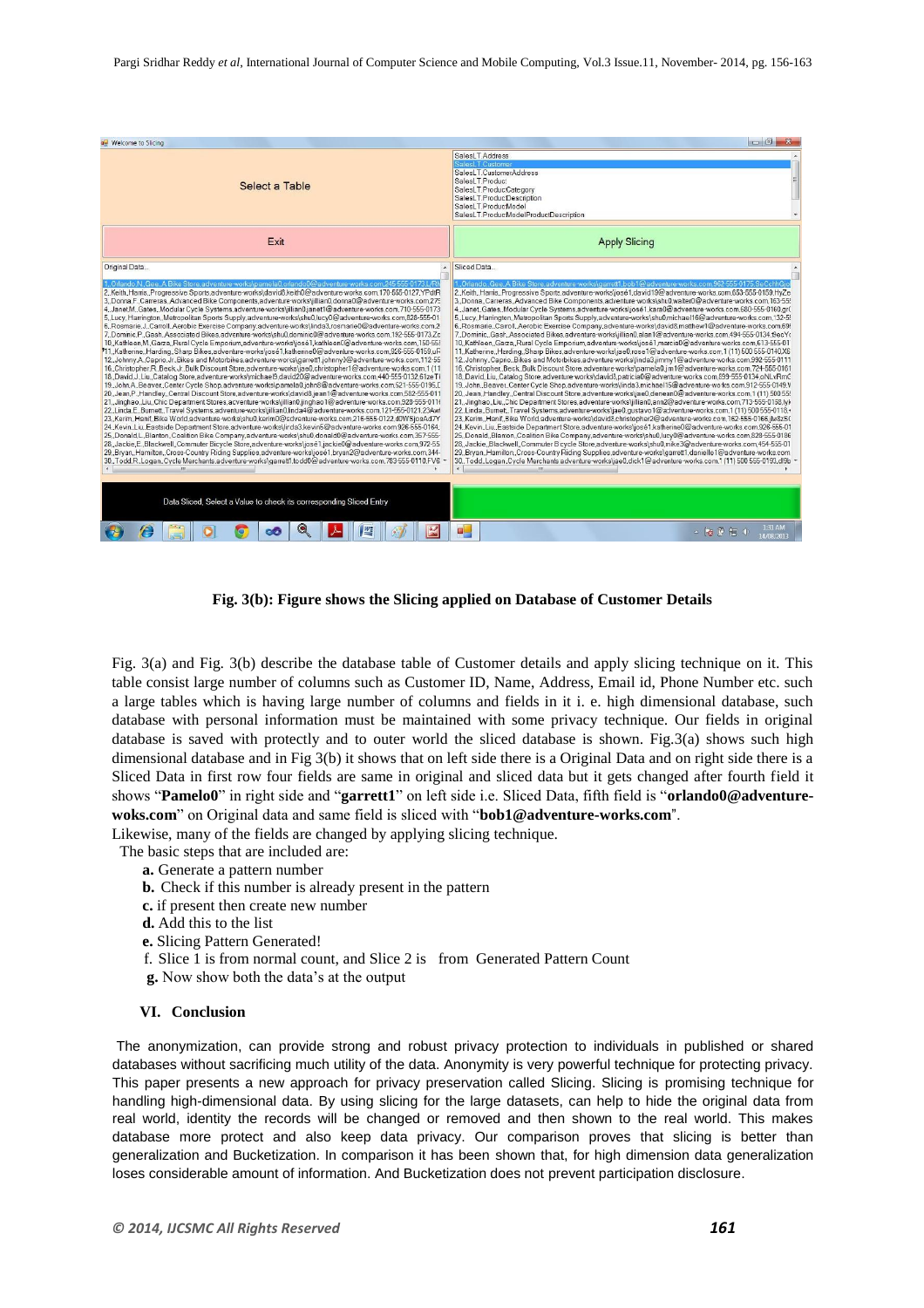Pargi Sridhar Reddy *et al*, International Journal of Computer Science and Mobile Computing, Vol.3 Issue.11, November- 2014, pg. 156-163

It has been proved that Slicing preserves the datasets of any large size. It is flexible for any large database i.e. it is better than other previous technique generalization and Bucketization. Anonymity in Database can be maintained properly.

Here we discussed on Three Dimensions

- (1) Designing a simple, intuitive, and robust privacy model
- (2) Designing an effective anonymization technique that works with real-world databases
- (3) Developing a framework for evaluating privacy and utility tradeoff.

# **References**

- [1] Tiancheng Li, Ninghui Li, Senior Member, IEEE, Jia Zhang, Member, IEEE, and Ian Molloy "Slicing: A New Approach for Privacy Preserving Data Publishing" *Proc. IEEE TRANSACTIONS ON KNOWLEDGE AND DATA ENGINEERING, VOL. 24, NO. 3, MARCH 2012.*
- [2] V. Ciriani, S. De Capitani di Vimercati, S. Foresti, and P. Samarati On K-Anonymity. In Springer US, Advances in Information Security (2007).
- [3] Latanya Sweeney. k-anonymity: "a model for protecting privacy". *International Journal on Uncertainty, Fuzziness and Knowledge-Based Systems, 10(5):557–570, 2002.*
- [4] J. Brickell and V. Shmatikov, "The Cost of Privacy: Destruction of Data-Mining Utility in Anonymized Data Publishing," *Proc. ACM SIGKDD Int'l Conf. Knowledge Discovery and Data Mining (KDD), pp. 70- 78, 2008*
- [5] Benjamin C. M. Fung, Ke Wang, Ada Wai-Chee Fu, and Philip S. Yu, "Privacy Preserving Data Publishing Concepts and

Techniques" ,*Data mining and knowledge discovery series (2010).*

- [6] Neha V. Mogre, Girish Agarwal, Pragati Patil: "A Review on Data Anonymization Technique For Data Publishing" *Proc. International Journal of Engineering Investigate & Technology (IJERT) Vol. 1 Issue 10, December- 2012 ISSN: 2278-0181*
- [7] N. Li, T. Li, and S. Venkatasubramanian, "t-Closeness: Privacy Beyond k-Anonymity and "*l*-Diversity," *Proc. IEEE 23rd Int'l Conf. Data Eng. (ICDE), pp. 106-115, 2007.*
- [8] A. Machanavajjhala, D. Kifer, J. Gehrke, and M. Venkitasubramaniam. "*l*-diversity: Privacy beyond kanonymity". *In ICDE, 2006.*
- [9]D. Martin, D. Kifer, A. Machanavajjhala, J. Gehrke, and J. Halpern. "Worst-case background knowledge for privacy-preserving data publishing". *In ICDE, 2007.*
- [10]G.Ghinita, Y. Tao, and P. Kalnis, "On the Anonymization of Sparse High-Dimensional Data," *Proc. IEEE 24th Int'l Conf. Data Eng. (ICDE), pp. 715-724, 2008.*
- [11] R. J. Bayardo and R. Agrawal, "Data Privacy through Optimal k- Anonymization," in *Proc. of ICDE*, 2005, pp. 217–228.
- [12]K. LeFevre, D. J. DeWitt, and R. Ramakrishnan, "Incognito: Efficient Full-domain k-Anonymity," in *Proc. of ACM SIGMOD*, 2005, pp. 49– 60.
- [13]K. LeFevre, D. J. DeWitt, and R. Ramakrishnan, "Mondrian Multidimensional k-Anonymity," in *Proc. of ICDE*, 2006.
- [14] Gabriel Ghinita, Member IEEE, PanosKalnis, Yufei Tao," Anonymous Publication of Sensitive Transactional Data" in *Proc. of IEEE Transactions on Knowledge and Data Engineering* February 2011 (vol. 23 no. 2) pp. 161- 174.
- [15] D.J. Martin, D. Kifer, A. Machanavajjhala, J. Gehrke, and J.Y. Halpern, "Worst-Case Background Knowledge for Privacy-Preserving Data Publishing," *Proc. IEEE 23rd Int'l Conf. Data Eng. (ICDE), pp. 126-135, 2007*.
- [16]X. Xiao and Y. Tao, "Anatomy: Simple and Effective Privacy Preservation*," Proc. Int'l Conf. Very Large Data Bases (VLDB), pp. 139-150, 2006.*
- [17] Y. He and J. Naughton, "Anonymization of Set-Valued Data via Top-Down, Local Generalization," *Proc. Int'l Conf. Very Large Data Bases (VLDB), pp. 934-945, 2009.*
- [18] D. Kifer and J. Gehrke, "Injecting Utility into Anonymized Data Sets," *Proc. ACM SIGMOD Int'l Conf. Management of Data (SIGMOD), pp. 217-228, 2006.*
- [19] T. Li and N. Li, "On the Tradeoff between Privacy and Utility in Data Publishing," *Proc. ACM SIGKDD Int'l Conf. Knowledge Discovery and Data Mining (KDD), pp. 517-526, 2009.*
- [20]Y. Xu, K. Wang, A.W.-C. Fu, and P.S. Yu, "Anonym zing Transaction Databases for Publication," *Proc. ACM SIGKDD Int'l Conf. Knowledge Discovery and Data Mining (KDD), pp. 767-775, 2008.*
- [21] J. Xu, W. Wang, J. Pei, X. Wang, B. Shi, and A.W.-C. Fu, "Utility- Based Anonymization Using Local Recoding,"

*Proc. 12th ACM SIGKDD Int'l Conf. Knowledge Discovery and Data Mining (KDD), pp. 785-790, 2006.*